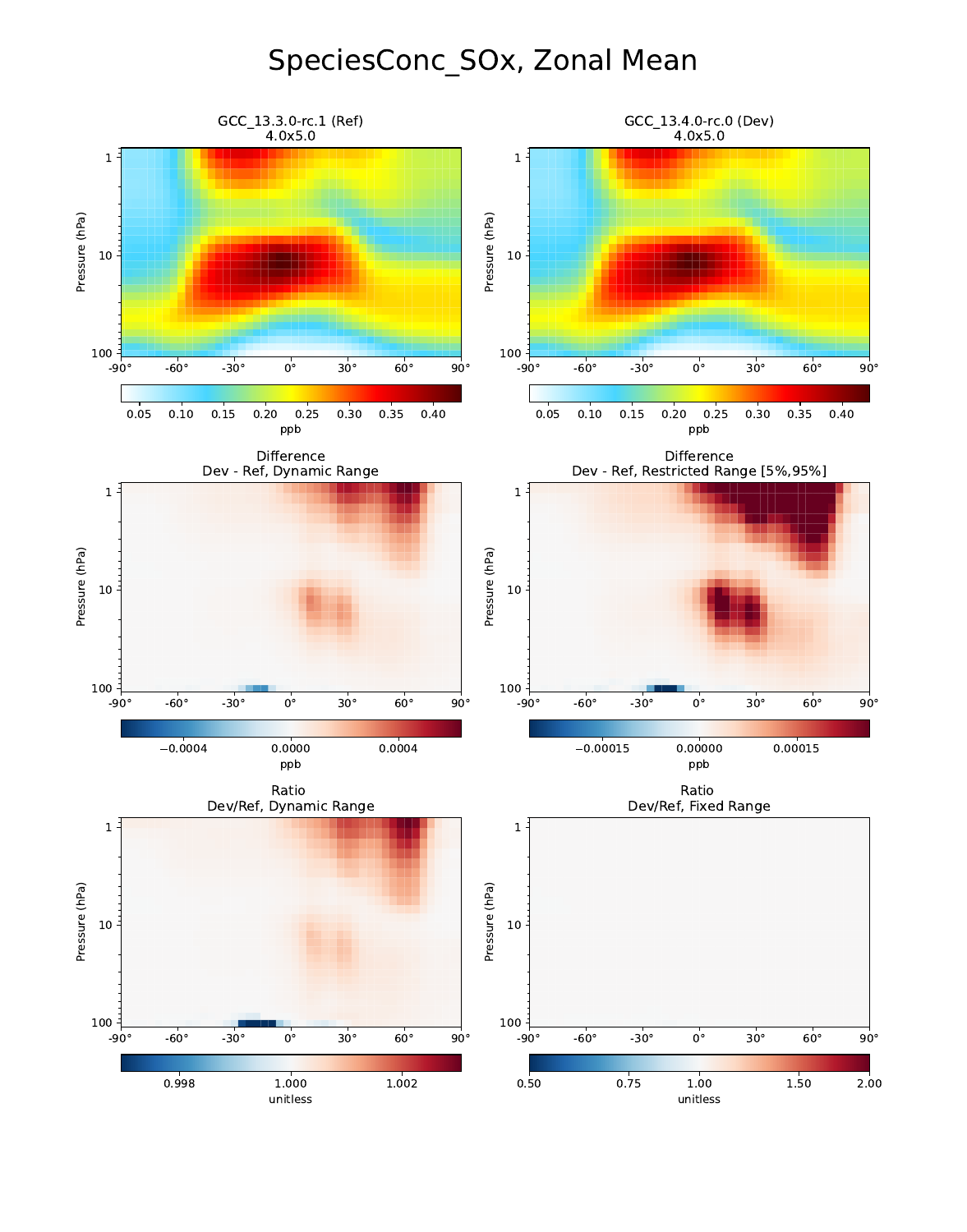# SpeciesConc\_DMS, Zonal Mean

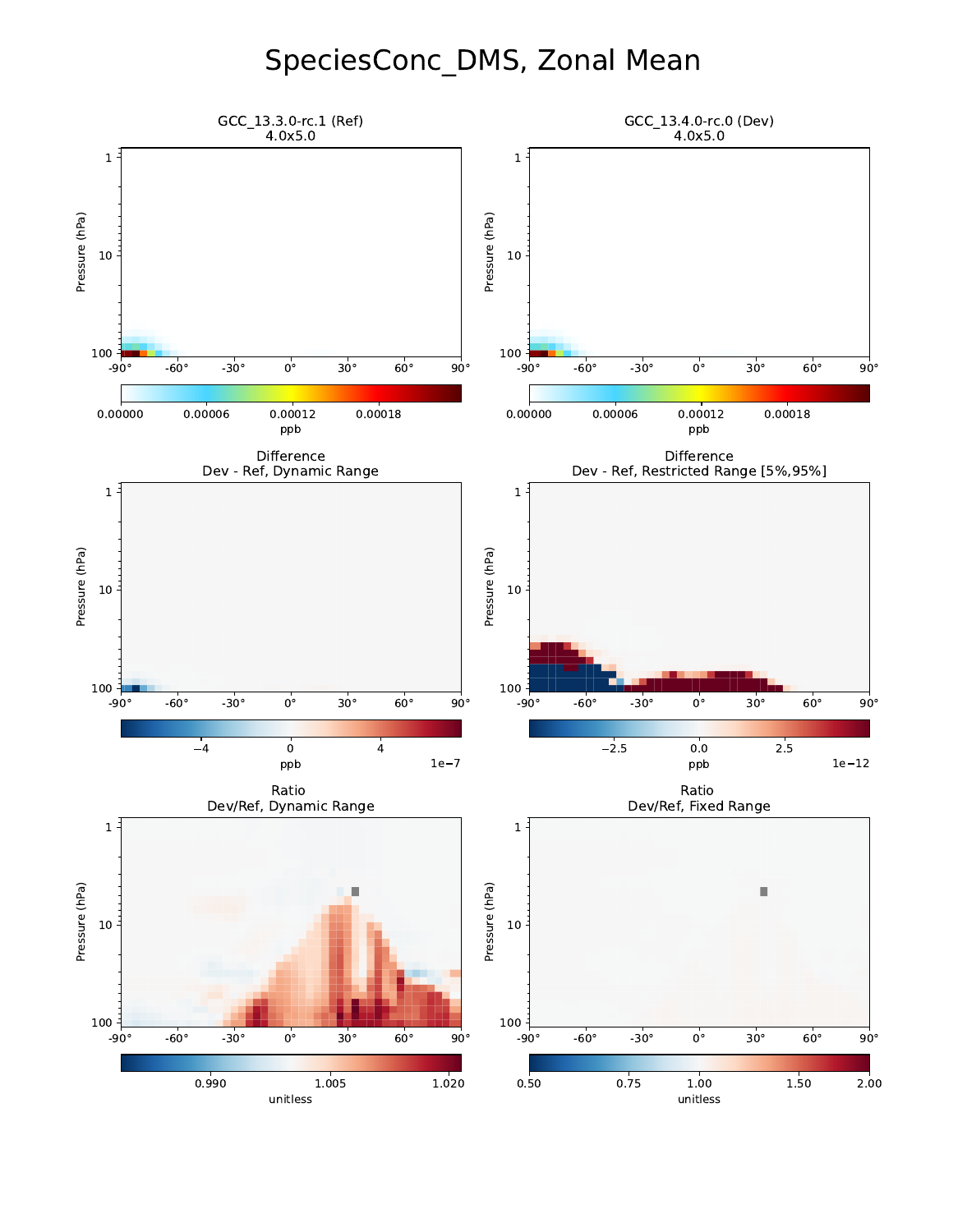### SpeciesConc\_HMS, Zonal Mean

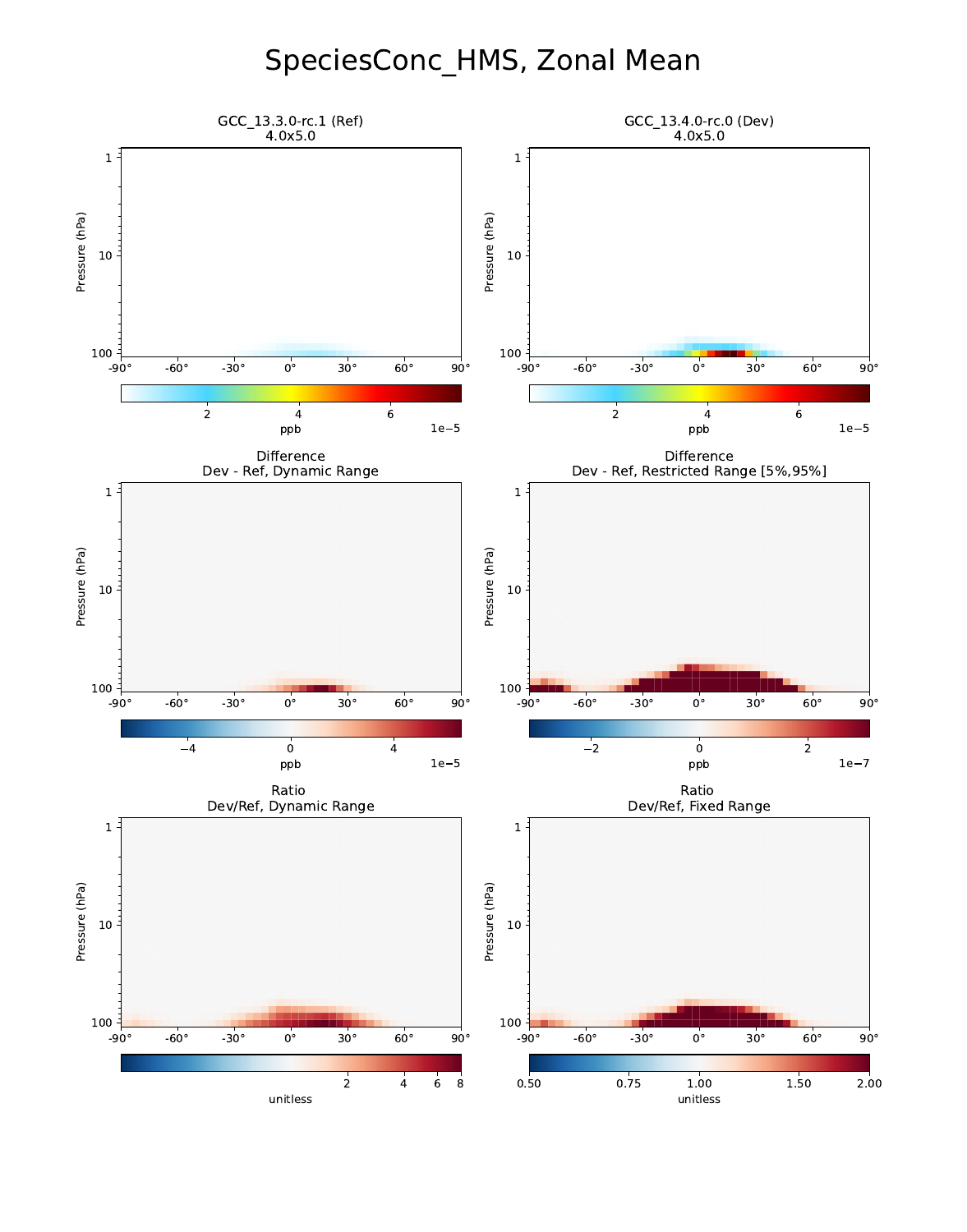### SpeciesConc\_MSA, Zonal Mean

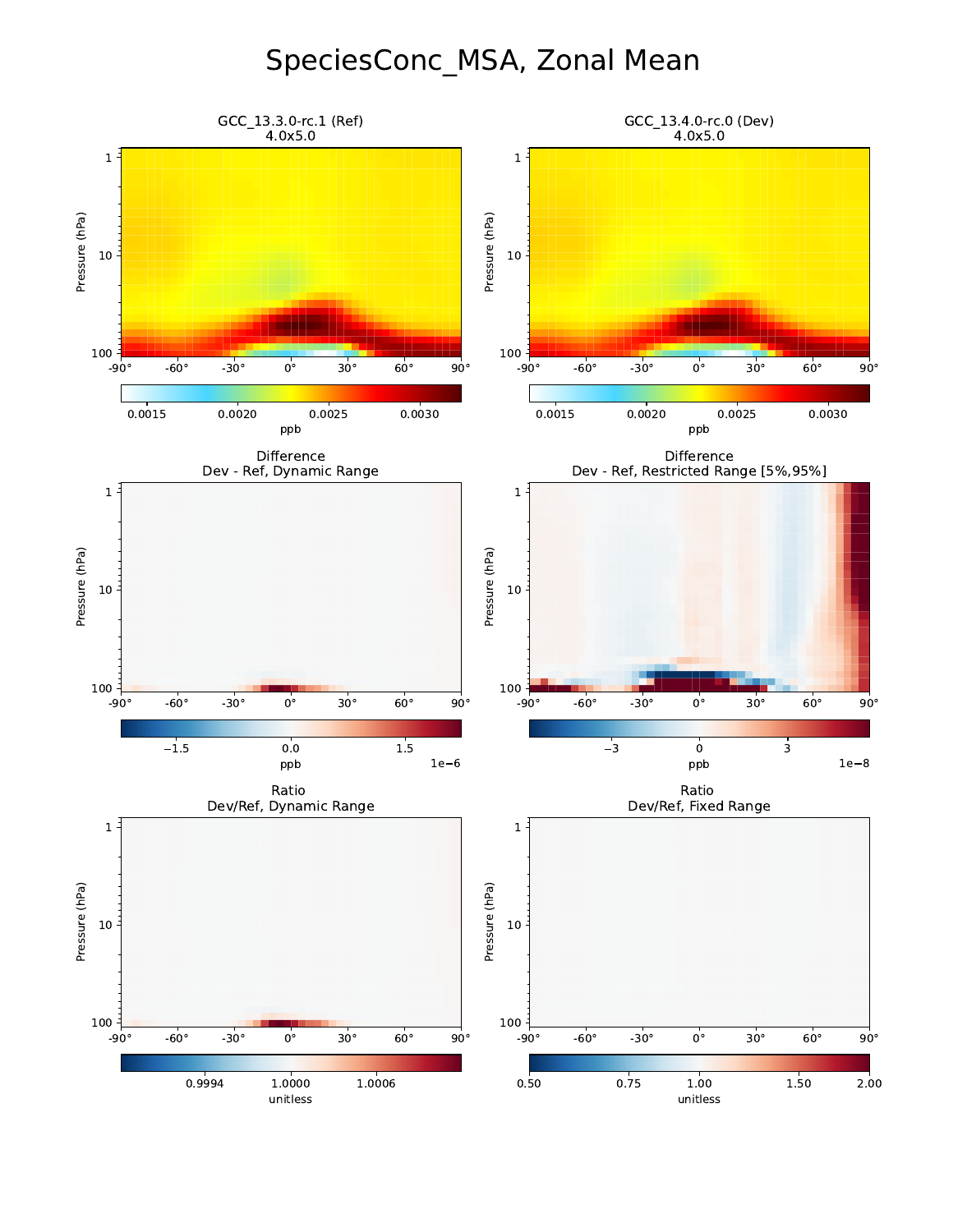# SpeciesConc\_OCS, Zonal Mean

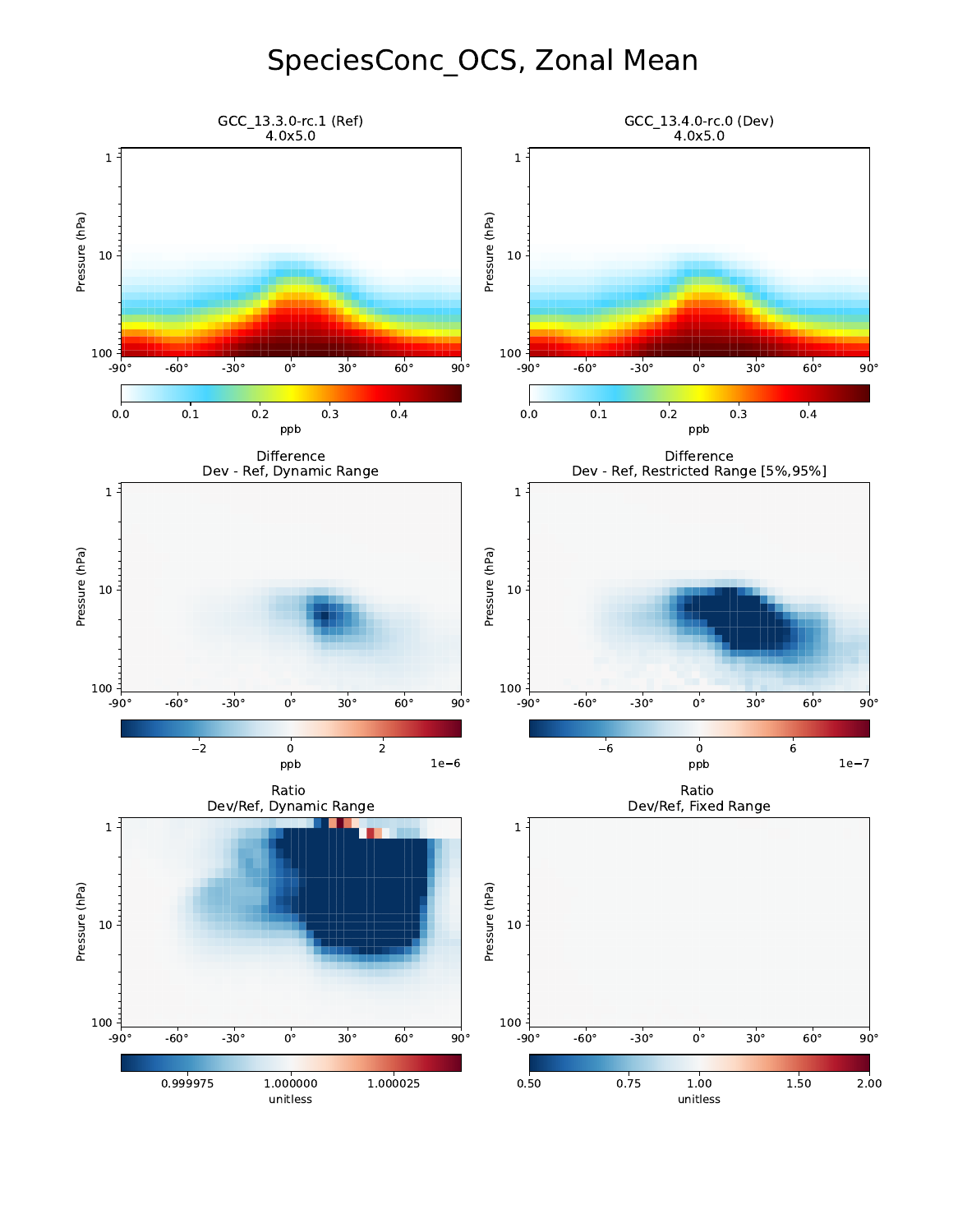# SpeciesConc\_SO2, Zonal Mean